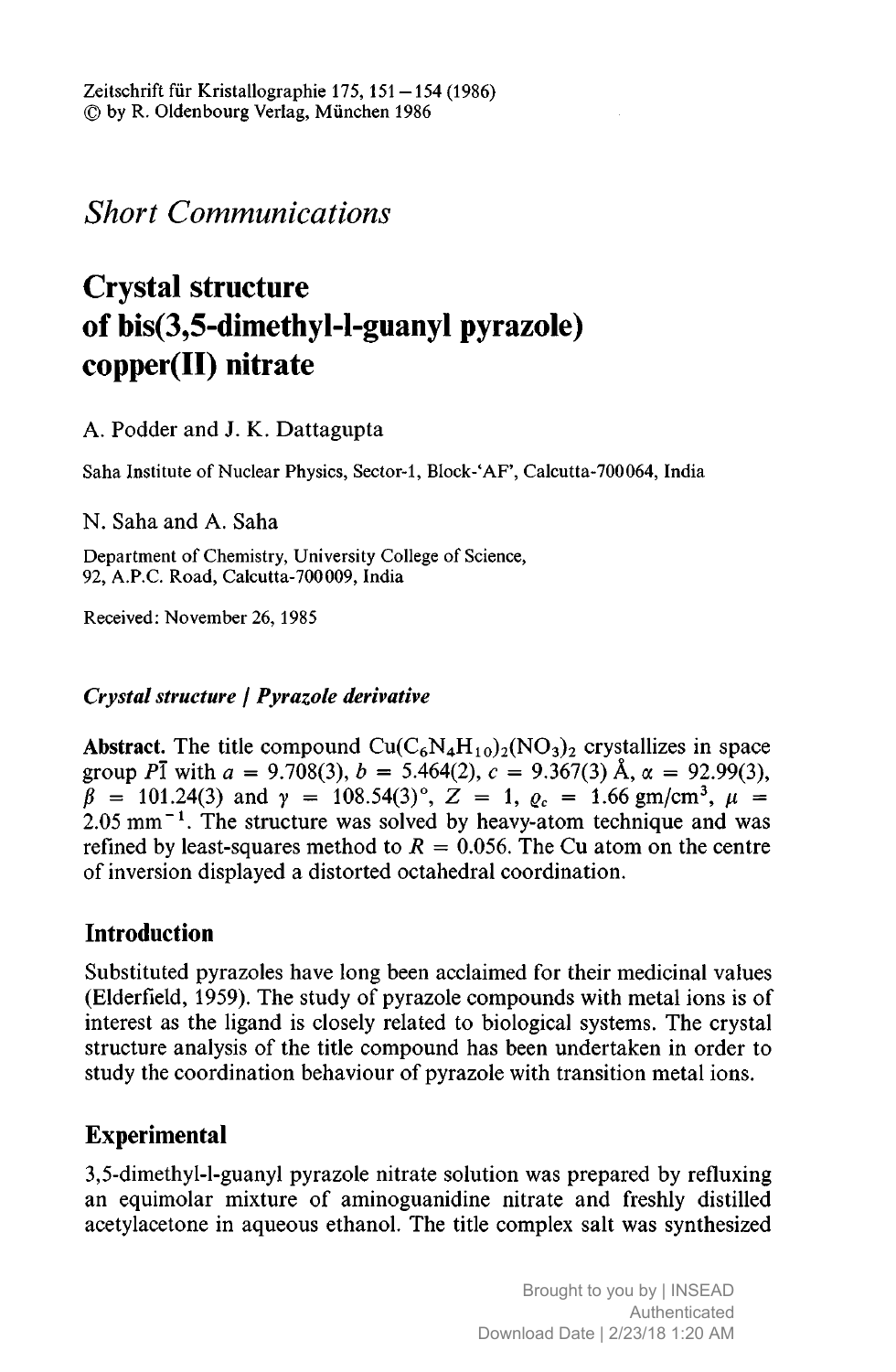

Fig. 1. Environment around Cu atom looking down  $c$  axis

by mixing this aqueous ethanolic solution with Cu(II) nitrate trihydrate in 2:1 molar proportion and on heating on <sup>a</sup> steam bath. A microcrystalline blue compound separated out. Recrystallization was done from alcohol when long plate-like crystals were obtained. Space group and approximate cell dimensions were obtained from rotation and Weissenberg photographs and later were more accurately determined on <sup>a</sup> diffractometer centering 15 reflections in the range  $40^{\circ} < 2 \theta < 67^{\circ}$ . A crystal of dimension  $0.25 \times 0.20 \times 0.30$  mm was used for data collection on a SYNTEX PI diffractometer with graphite monochromatized  $CuK\alpha$  radiation. Three standard reflections, measured after 97 reflections, showed no significant change in intensity. The data were corrected for geometrical factors.

#### Structure determination and refinement

A Patterson map was calculated which showed no metal-metal peak in the general position. Since there is only one formula unit per unit cell, Cu can be placed at the origin of the centrosymmetric cell. A Fourier synthesis at this stage revealed all the non-hydrogen atoms. The structure was refined by block-diagonal least-squares calculation by minimization of  $\sum W(|F_0|-1)$  $|F_c|^2$  where  $W = 1/\sigma^2$ . Hydrogen atoms were located from a difference Fourier map and the positional and thermal parameters of hydrogen atoms were kept fixed in all refinements. Refinement was continuted until all the atomic parameter shift were smaller than their standard deviations. The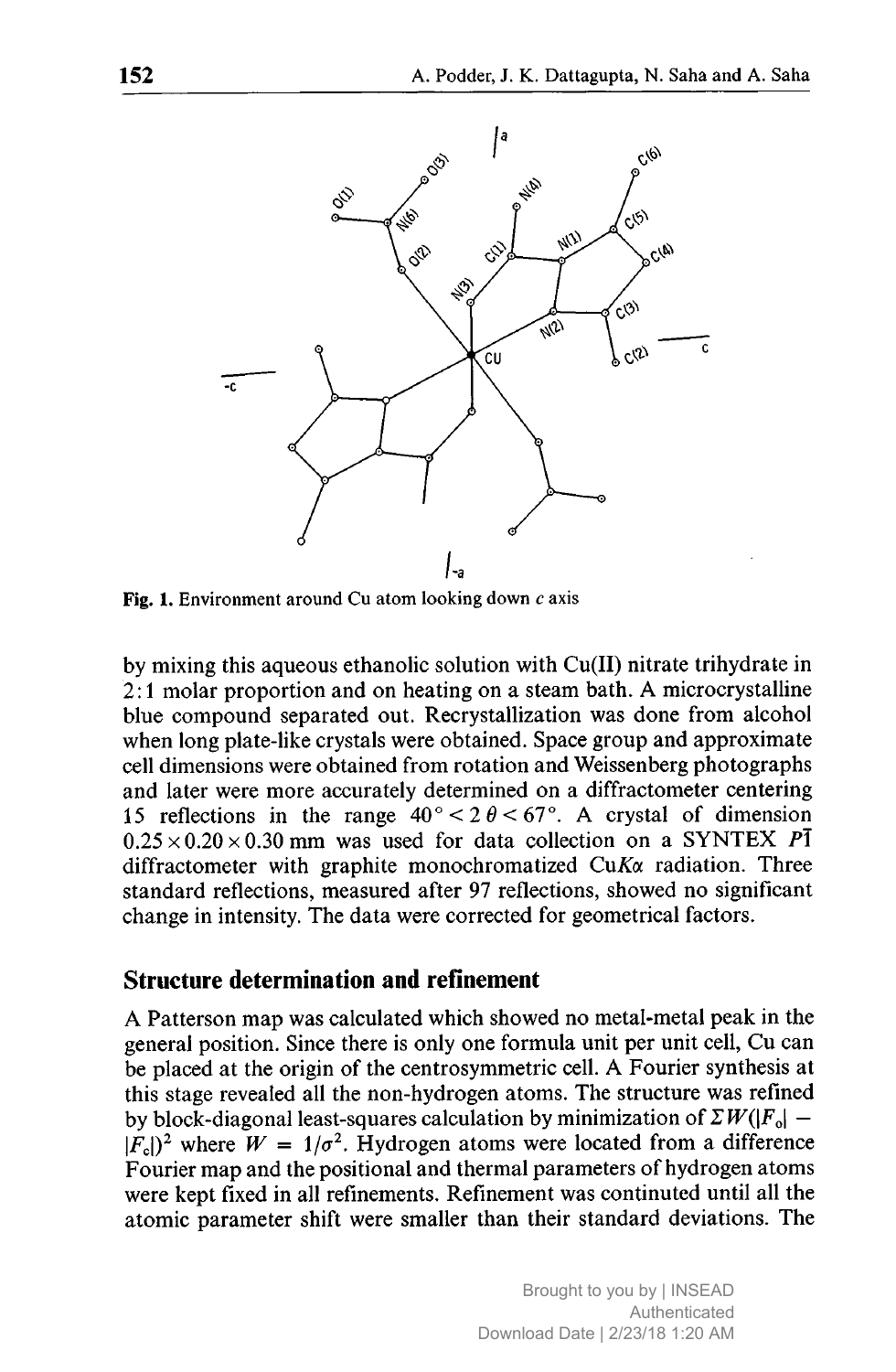| Atom   | $\boldsymbol{\chi}$ | $\cdot$ y   | $\boldsymbol{z}$ | $B_{eq}/B_{iso}$ * |
|--------|---------------------|-------------|------------------|--------------------|
| Cu     | $\bf{0}$            | $\bf{0}$    | $\boldsymbol{0}$ | 2.97               |
| N(1)   | $-2077(4)$          | $-22(8)$    | 1770(4)          | 2.09               |
| N(2)   | $-888(4)$           | $-881(9)$   | 1773(4)          | 1.97               |
| N(3)   | $-1380(5)$          | 1952(9)     | $-181(4)$        | 2.23               |
| N(4)   | $-3337(5)$          | 2688(9)     | 655(5)           | 2.78               |
| N(5)   | $-3291(5)$          | $-3382(9)$  | $-2187(5)$       | 2.94               |
| C(1)   | $-2284(6)$          | 1614(10)    | 683(5)           | 1.99               |
| C(2)   | 476(7)              | $-3214(12)$ | 3367(6)          | 3.55               |
| C(3)   | $-735(6)$           | $-2054(10)$ | 2967(5)          | 2.21               |
| C(4)   | $-1840(6)$          | $-2010(11)$ | 3721(6)          | 2.74               |
| C(5)   | $-2674(6)$          | $-696(11)$  | 2943(5)          | 2.24               |
| C(6)   | $-3976(7)$          | $-97(13)$   | 3301(7)          | 3.65               |
| O(1)   | $-3506(6)$          | $-2483(12)$ | $-3346(5)$       | 6.70               |
| O(2)   | $-2097(5)$          | $-3796(8)$  | $-1727(5)$       | 3.86               |
| O(3)   | $-4213(5)$          | $-3825(9)$  | $-1418(5)$       | 4.23               |
| H1C(2) | 599                 | $-318$      | 430              | $2.55*$            |
| H2C(2) | 131                 | $-200$      | 312              | $2.55*$            |
| H3C(2) | 10                  | $-422$      | 258              | $2.55*$            |
| H(C4)  | $-197$              | $-229$      | 457              | $2.10*$            |
| HN(3)  | $-160$              | 262         | $-101$           | $1.79*$            |
| HN(4)  | $-380$              | 259         | 121              | $2.18*$            |
| H1(C6) | $-361$              | 168         | 360              | $2.82*$            |
| H2(C6) | $-432$              | $-90$       | 402              | $2.82*$            |
| H3(C6) | $-493$              | $-67$       | 252              | $2.82*$            |

**Table 1.** Atomic coordinates of non-hydrogen atoms ( $\times 10^4$ ) and hydrogen atoms ( $\times 10^3$ ) and thermal parameters ( $\AA^2$ ).  $B_{eq} = 4/3 \sum_i \beta_{ij} (\tilde{a}_i \cdot \tilde{a}_j)$ 

Table 2. Bond lengths  $(\hat{A})$  and angles  $(0^{\circ})$  with their e.s.d.'s